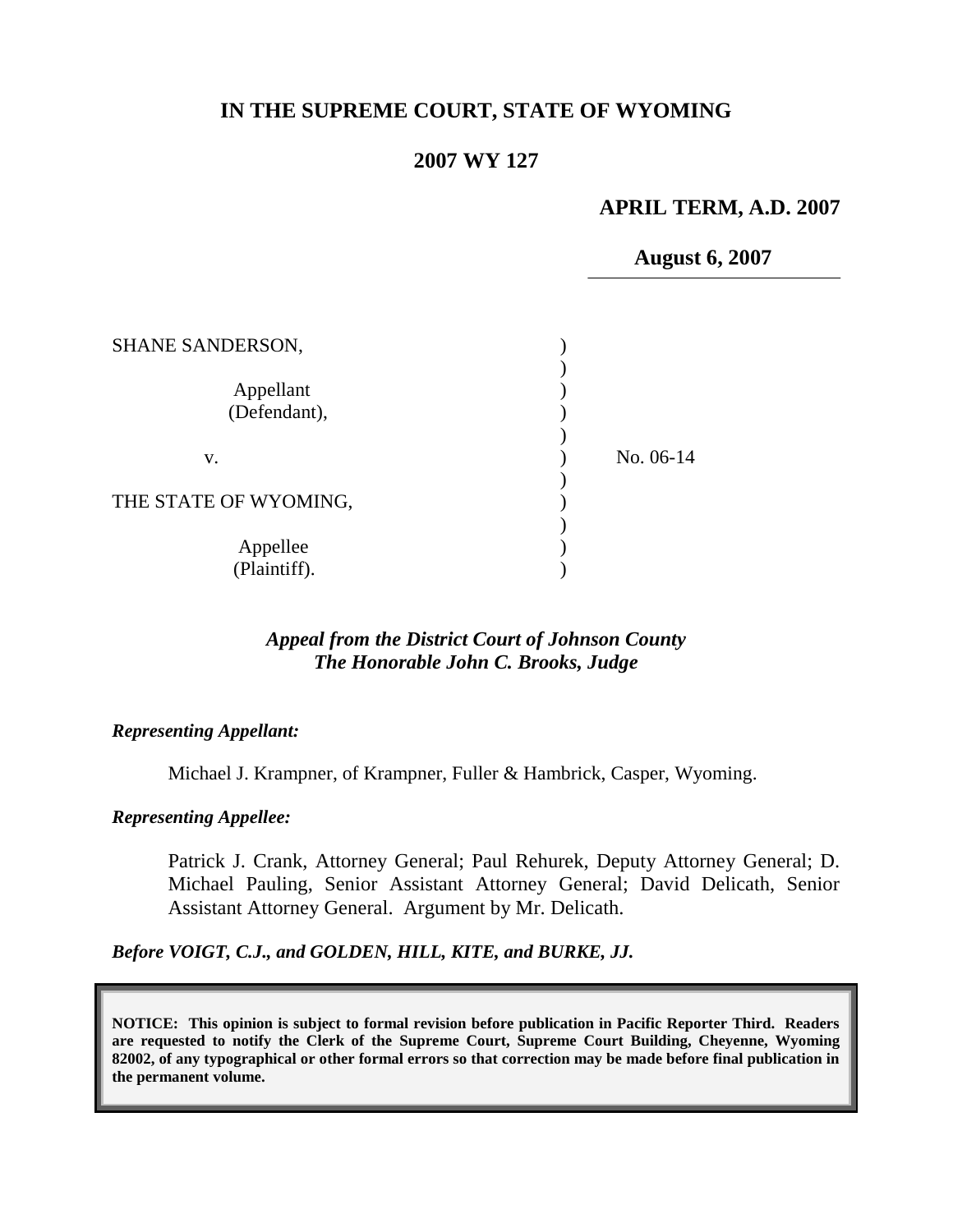## **BURKE, Justice.**

[¶1] Appellant, Shane Sanderson, appeals his conviction for one count of immodest, immoral, or indecent acts with a child ("indecent liberties"), and two counts of felony child abuse. He argues that the trial court improperly admitted character evidence against him, that the indecent liberties statute is unconstitutional as applied to his conduct, that prosecutorial misconduct deprived him of a fair trial, and that there was insufficient evidence to sustain his child abuse convictions. We affirm.

### *ISSUES*

[¶2] We rephrase the issues as follows:

- 1. Was improper character evidence admitted in violation of W.R.E. 404(a)?
- 2. Is the indecent liberties with a minor statute, Wyo. Stat. Ann. § 14-3- 105(a) unconstitutional as applied to Mr. Sanderson"s conduct?
- 3. Did the prosecutor commit misconduct during closing and rebuttal arguments?
- 4. Was there sufficient evidence of "physical injury" to sustain the felony child abuse convictions?

### *FACTS*

[¶3] On February 13, 2005, while the rest of the family was upstairs, Mr. Sanderson took one of his children, AS, downstairs and gave her a tube of K-Y Jelly. AS was fourteen at the time. He said that it would help relieve her constipation, and that he would tell her how to use it later. He did not mention this to anyone else in the family, including Mrs. Sanderson. Two days later, AS told her mother that Mr. Sanderson had rubbed her anal area with K-Y Jelly for about ten minutes in the bathroom the previous night. AS also told her mother that, after the incident in the bathroom, Mr. Sanderson had taken her into her bedroom and massaged her back while "inching down her pants and underwear." Mrs. Sanderson became angry that Mr. Sanderson had given K-Y Jelly to AS without Mrs. Sanderson"s knowledge. She was also angry about the incidents in the bathroom and bedroom. She said that AS was too old for Mr. Sanderson to be engaging in that kind of behavior with her.

[¶4] After AS disclosed these events, Mrs. Sanderson took her children to her mother"s house. Mrs. Sanderson"s mother called the county prosecutor and reported that AS may have been sexually abused. The prosecutor then asked the Johnson County Sheriff's Department and the Department of Family Services (DFS) to investigate.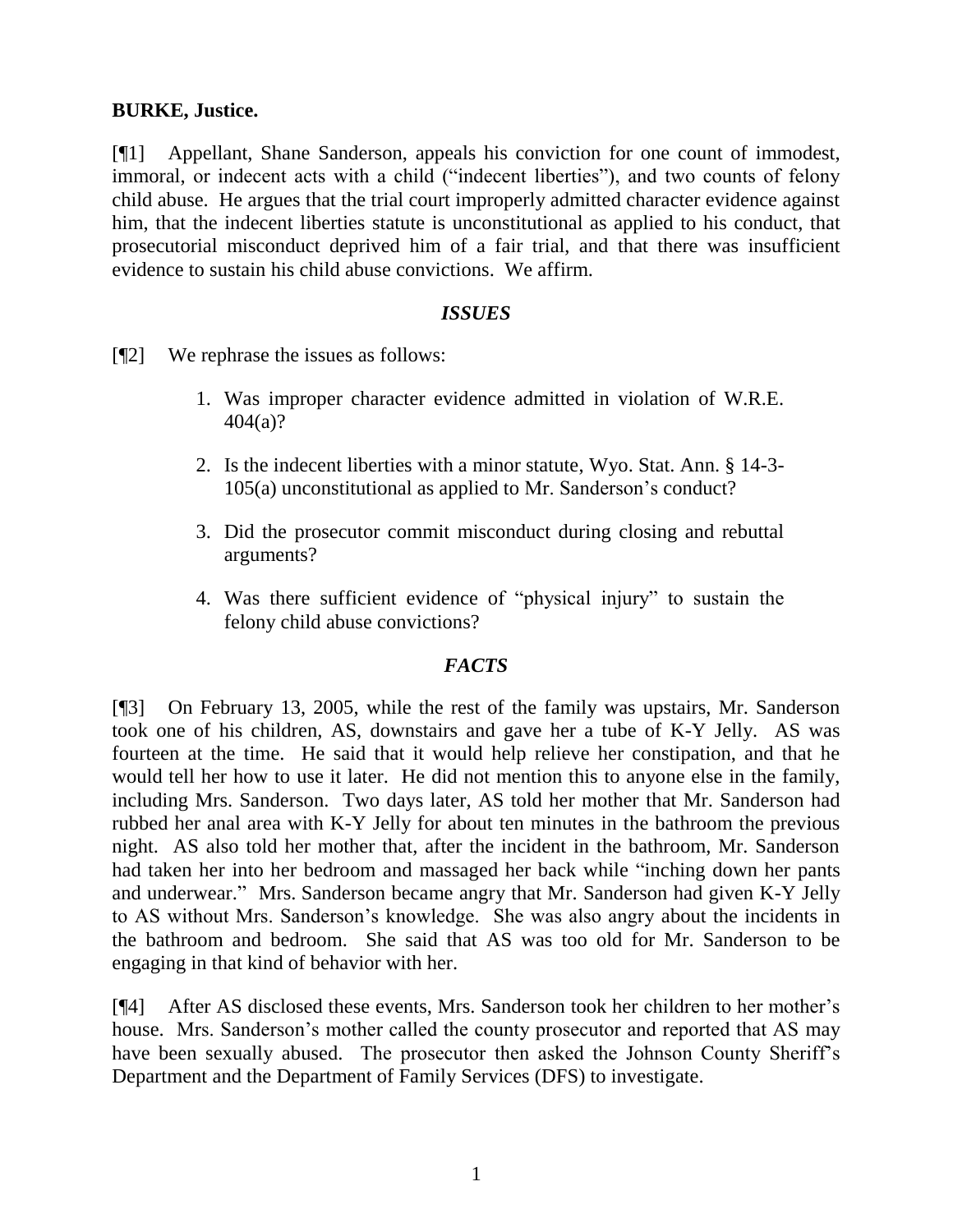[¶5] Sheriff"s deputies and the DFS caseworker interviewed Mrs. Sanderson, who told them what AS had said about the incidents in the bathroom and bedroom. The investigators also interviewed the children. AS described the incidents of the previous evening. She also related that Mr. Sanderson had once put automotive starting fluid on a rag and forced her to inhale the fumes to the point that she became ill, and that he later did the same thing to her sister, TS. TS, who was twelve years old at the time, confirmed that her father had exposed her to starting fluid, and said that he put the fluid-saturated cloth in a plastic bag before forcing her to inhale the fumes. TS reported that she became ill, vomited, and missed school that day. AS and TS also told the officers about a number of Mr. Sanderson"s other behaviors, such as inspecting AS"s genitalia, purportedly to look for ticks, but in such a way as to make AS uncomfortable. They also said that he routinely walked into the bathroom when AS was occupying it, became angry if she locked the bathroom door, and often demanded that AS remove her shirt and show him the bra she was wearing.

[¶6] Three and a half weeks after the initial report, AS and TS were separately interviewed and evaluated by a counselor at the DFS caseworker's request. In addition to the free-form interviews, the counselor administered several standardized psychological tests. Those tests indicated that both AS and TS tended to conform to others" expectations and were submissive. The tests also revealed that the two sisters both feared rejection and were insecure.

[¶7] Approximately two months after the initial report, officers arrested Mr. Sanderson and charged him with two counts of felony indecent liberties with a child in violation of Wyo. Stat. Ann. § 14-3-105(a)<sup>1</sup> and two counts of felony child abuse in violation of Wyo. Stat. Ann. §  $6-2-503(b)$ .<sup>2</sup> The indecent liberties charges were based on the bathroom

 $\overline{a}$ 

 $2$  Wyo. Stat. Ann. § 6-2-503(b) (LexisNexis 2003):

Except under circumstances constituting a violation of W.S. 6-2-502 [aggravated assault], a person is guilty of child abuse, a felony punishable by imprisonment for not more than five (5) years, if a person

<sup>&</sup>lt;sup>1</sup> Wyo. Stat. Ann. § 14-3-105(a) (LexisNexis 2003):

Except under circumstance[s] constituting sexual assault in the first, second or third degree as defined by W.S. 6-2-302 through 6-2-304, any person knowingly taking immodest, immoral or indecent liberties with any child or knowingly causing or encouraging any child to cause or encourage another child to commit with him any immoral or indecent act is guilty of a felony. . . .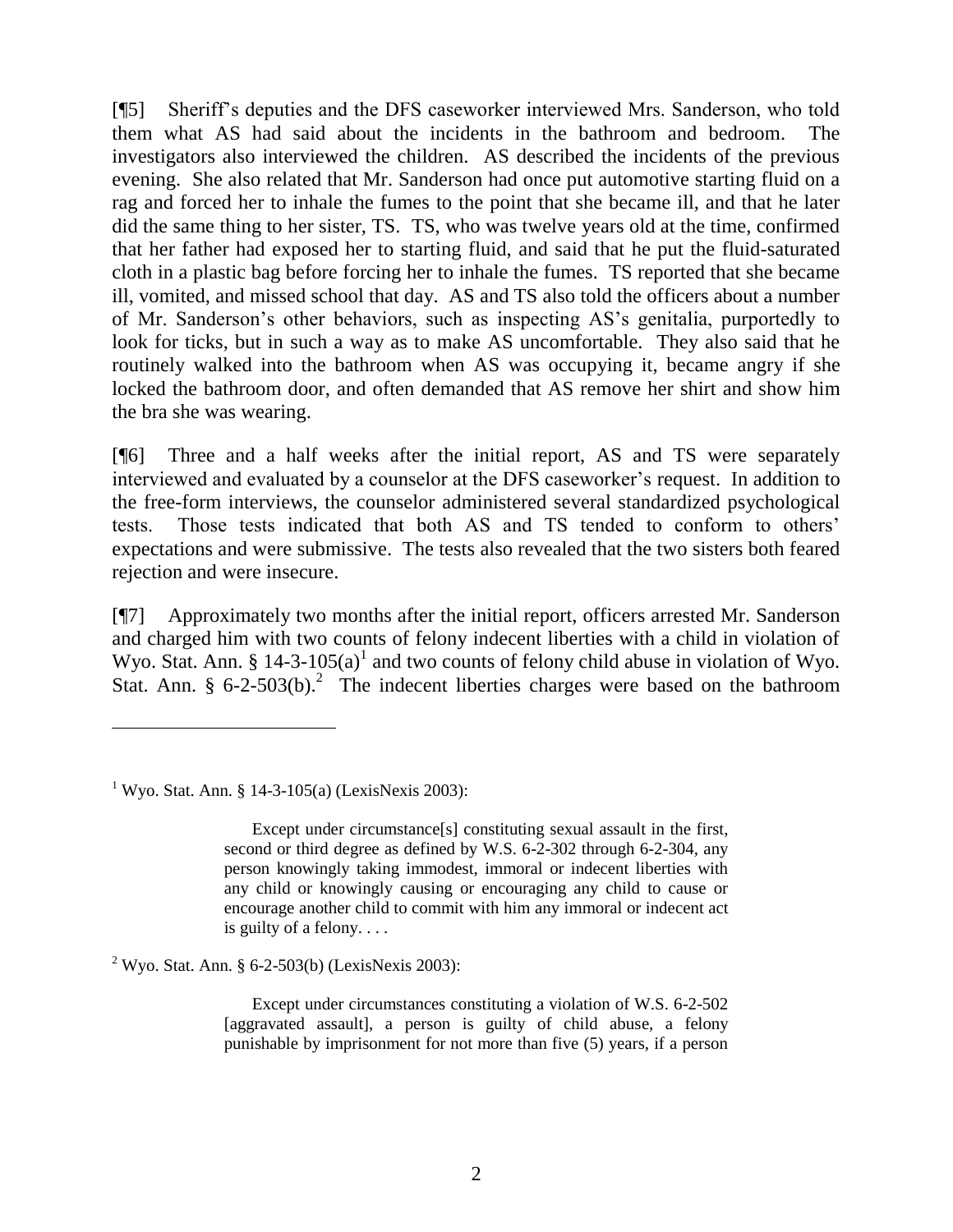incident and the bedroom incident. The child abuse charges were based on the starting fluid incidents.

[¶8] At trial, the prosecutor first called TS and AS to the stand and, after two other witnesses, Mrs. Sanderson. All three testified that they had lied, overreacted, or exaggerated in their earlier statements to investigators. In an effort to mitigate possible damage to the State's case because of the recantations, the prosecutor asked other witnesses, including Mrs. Sanderson's mother, two sheriff's officers, the DFS caseworker, and the counselor who had evaluated AS and TS, to describe their recollections of the prior statements of AS, TS, and Mrs. Sanderson. The counselor also testified about dynamics of incestuous families and, more specifically, about recanting behavior in child victims of sexual abuse. The State also presented audio recordings of AS"s and TS"s interviews with the deputies and the DFS caseworker. Those interviews took place during the first few days after the initial report.

[¶9] Mr. Sanderson did not dispute that the bathroom incident with AS had occurred. His defense theory was that his actions were for the health-related purpose of helping to relieve her constipation. He claimed that AS and TS asked him if they could smell the starting fluid, and he contended that any ill effects were short-lived and harmless, and so did not meet the statutory definition of "physical injury" stated in Wyo. Stat. Ann. § 14-  $3-202(a)(ii)(B)$ .

[¶10] The jury convicted Mr. Sanderson of one count of indecent liberties, corresponding to the bathroom incident, and both counts of felony child abuse. It acquitted him on the second indecent liberties count, corresponding to the bedroom incident. The trial court sentenced Mr. Sanderson to 13-18 months imprisonment for each child abuse conviction, and 6-8 years imprisonment for the indecent liberties conviction. The court ordered that all prison terms be served concurrently, and

> responsible for a child's welfare as defined in W.S.  $14-3-202(a)(i)$ intentionally or recklessly inflicts upon a child under the age of eighteen  $(18)$  years:

 $\overline{a}$ 

(i) Physical injury as defined in W.S.  $14-3-202(a)(ii)(B)$ , excluding reasonable corporal punishment[.]

Wyo. Stat. Ann. § 14-3-202(a)(ii)(B) (LexisNexis 2003): "'Physical injury' means any harm to a child including but not limited to disfigurement, impairment of any bodily organ, skin bruising if greater in magnitude than minor bruising associated with reasonable corporal punishment, bleeding, burns, fracture of any bone, subdural hematoma or substantial malnutrition[.]"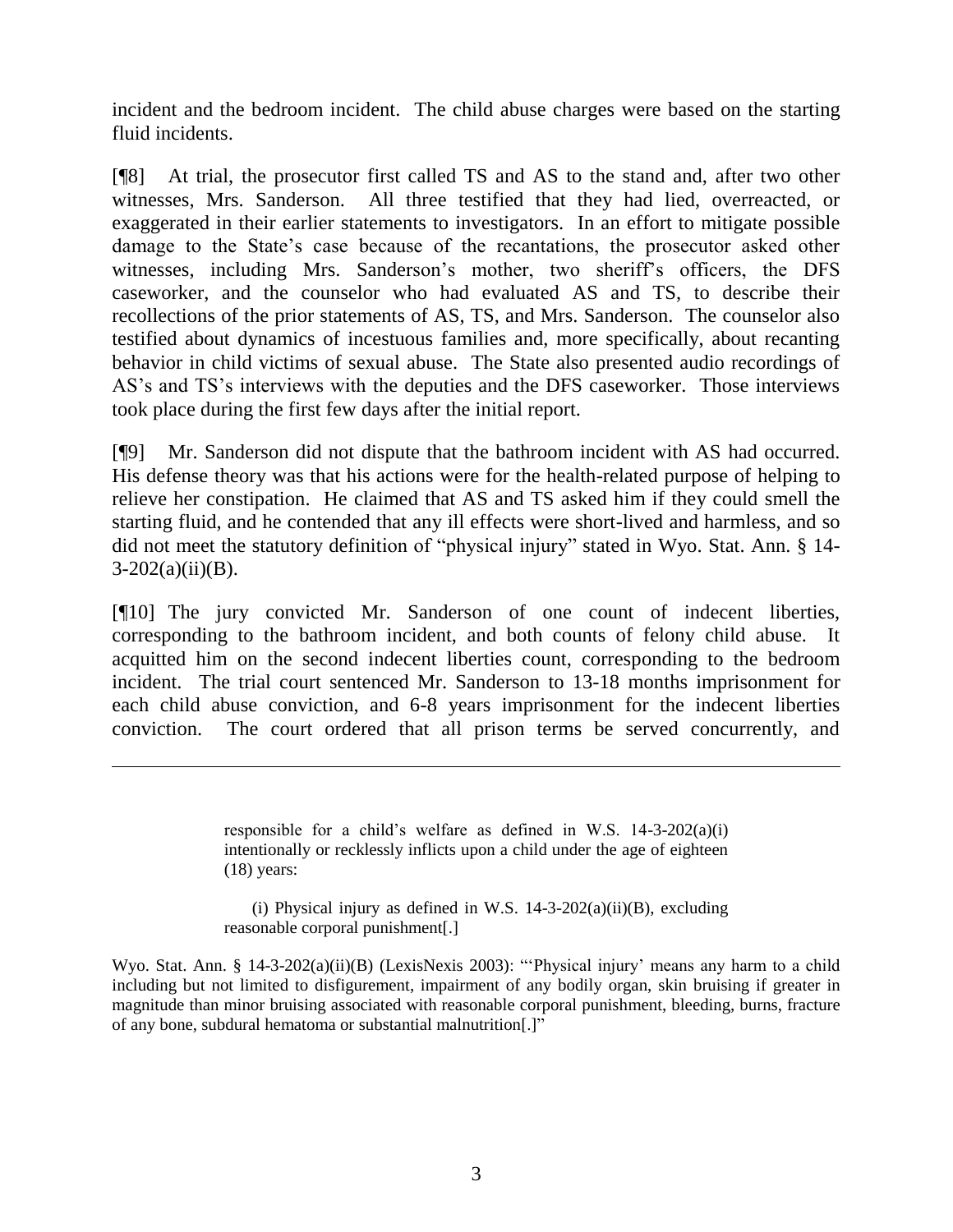suspended all imprisonment in favor of 4-6 years of intensive supervised probation. Mr. Sanderson now appeals his convictions.

# *DISCUSSION*

# **Character Evidence**

[¶11] Mr. Sanderson asserts that the counselor"s descriptions of the victims as "compliant," their mother as "sickly," and Mr. Sanderson as "domineering," as well as the counselor"s testimony about typical patterns of incestuous families, constituted impermissible character evidence. W.R.E. 404(a) provides that "[e]vidence of a person's character or a trait of his character is not admissible for the purpose of proving that he acted in conformity therewith on a particular occasion." Mr. Sanderson argues that the counselor"s testimony should have been excluded under W.R.E. 404(a) because it was "irrelevant for any purpose other than showing that [he] was . . . the kind of dad who would molest his daughter."

[¶12] The parties dispute the proper standard of review. Mr. Sanderson contends that he made a proper objection to the relevant testimony. The State argues that while Mr. Sanderson made some objections, he did not object to the specific testimony he now contends was error, and further, that the objections he did make were not on the same basis that he presents on appeal. Under Mr. Sanderson"s view, we review admission of evidence for abuse of discretion. *Sanchez v. State*, 2006 WY 116, ¶ 20, 142 P.3d 1134, 1140 (Wyo. 2006). Under the State"s argument, we review for plain error. *Talley v. State*, 2007 WY 37, ¶ 9, 153 P.3d 256, 260 (Wyo. 2007).

[¶13] Where "the objection was not originally made on the ground now urged, the argument is without force . . . . The objector should lay his finger on the particular point intended to be raised so that the trial court will have notice and an opportunity to cure the alleged error." *Valerio v. State*, Wyo., 429 P.2d 317, 319 (1967) (quoting *Murdock v. State*, Wyo., 351 P.2d 674, 679 (1960)). "[I]t is incumbent upon the complaining party to point out with definiteness and particularity the error of which he complains, so that the trial court may pass upon the exact question" to be later reviewed. *Valerio*, 429 P.2d at 319. As a result, we must determine whether Mr. Sanderson objected to the contested testimony in a way that put the improper character evidence issue before the trial court.

[¶14] The defense made many objections to the counselor"s expected trial testimony throughout the pretrial process, but none were based on W.R.E. 404(a). The primary argument, among others also not asserted on appeal, was that "what really we are ending up into is a Daubert motion." The reference is apparently to *Daubert v. Merrell Dow Pharms., Inc.*, 509 U.S. 579, 113 S.Ct. 2786, 125 L.Ed.2d 469 (1993), a seminal case involving the proper scientific foundation of expert testimony. At trial, Mr. Sanderson also contended that a portion of the counselor's testimony was impermissible vouching. In support of his objection at trial, defense counsel heavily relied on our decisions in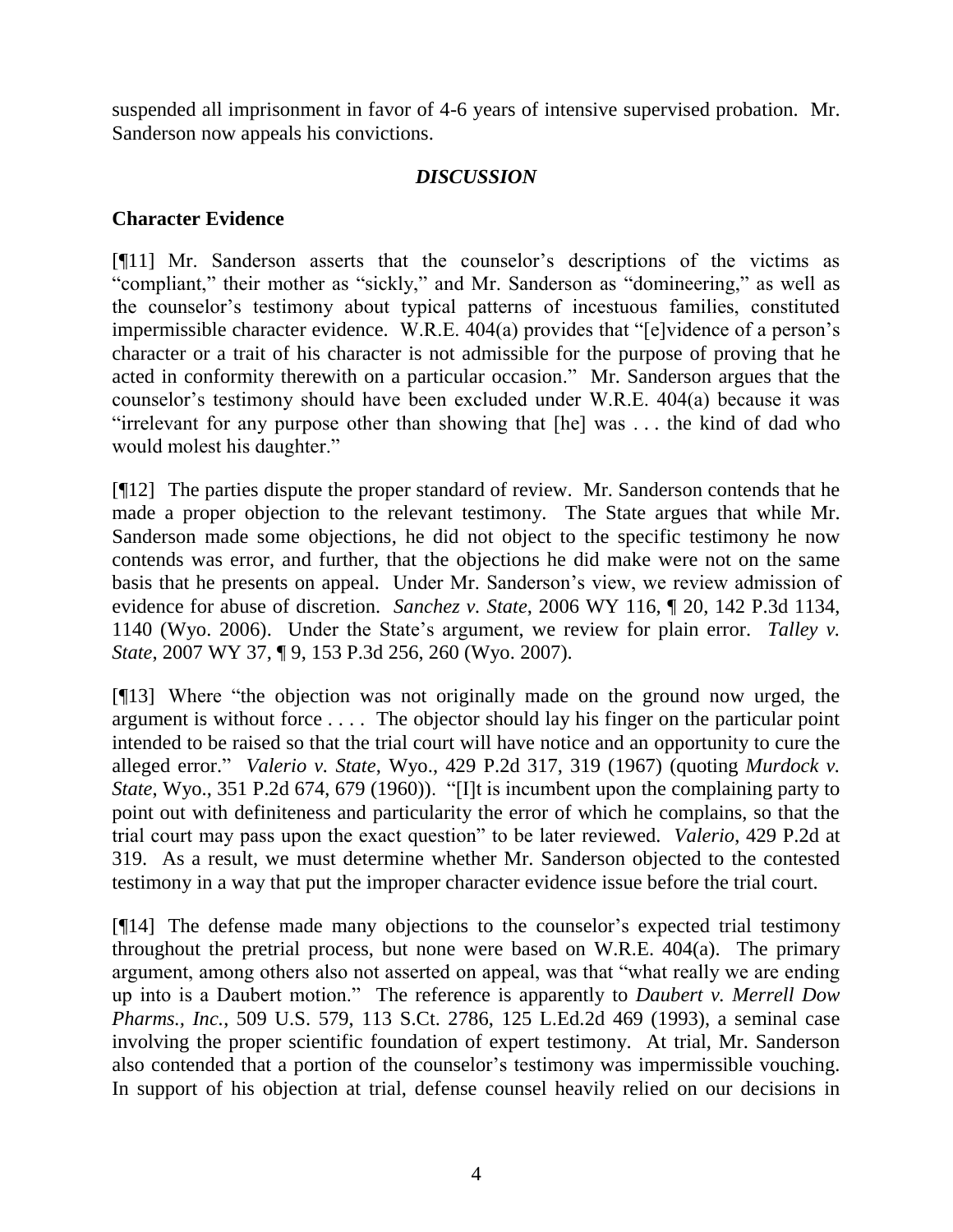*Hannon v. State*, 2004 WY 8, 84 P.3d 320 (Wyo. 2004), and *Seward v. State*, 2003 WY 116, 76 P.3d 805 (Wyo. 2003). These cases do not involve character evidence and are not relevant to the issue presented on appeal.

[¶15] At trial, defense counsel did not object to the counselor"s testimony regarding the standardized tests and the results. The results supported the counselor's opinion that AS and TS were submissive and passive. Defense counsel did object, however, to testimony about how AS and TS perceived their father. The trial court initially sustained an objection to the testimony based on lack of foundation. When questioning resumed, defense counsel continued to object as the prosecutor laid the foundation and successfully elicited an answer, then asked about dynamics of a typical incestuous family. Defense counsel founded each objection on some combination of "continuing objection" and lack of foundation. While the context makes it difficult to determine what precisely the "continuing objection" was, it is apparent that Mr. Sanderson never articulated any improper character evidence basis for his objections. It is also apparent that the court's rulings were based on whether there was proper foundation for the testimony.

[¶16] Our careful review of the record, including what we have set out above, shows that Mr. Sanderson made no argument, and did not give the trial court notice, that his objection to the counselor"s testimony was on the basis that it was inadmissible character evidence. The trial court had no opportunity to cure any error, much less rule on the exact question Mr. Sanderson now brings. As a result, we review his claim for plain error. This standard requires the alleged error 1) be clearly reflected in the record, 2) be a violation of a clear and unequivocal, not merely arguable, rule of law, and 3) deny an appellant a substantial right resulting in material prejudice. *Martin v. State*, 2007 WY 76, ¶ 22, 157 P.3d 923, 928 (Wyo. 2007).

[¶17] We note that the counselor never testified that Mrs. Sanderson was "sickly." The record reveals that it was the prosecutor, in closing argument, who described Mrs. Sanderson as sickly. Because Mr. Sanderson's argument here incorrectly treats the prosecution"s argument as evidence, we will not further analyze this particular point. For the remaining allegations of error, there is no dispute that the record clearly reflects the testimony at issue, so our analysis begins with whether Mr. Sanderson has demonstrated a violation of an unequivocal rule of law.

[¶18] Mr. Sanderson argues that the trial court improperly admitted testimony he considers inadmissible character evidence. Character evidence "is not admissible for the purpose of proving that he acted in conformity therewith on a particular occasion." W.R.E. 404(a). We have previously said that "character evidence means proof relating to commonly-recognized human qualities that might be called innate or essential to the person being described." *Brown v. State*, 953 P.2d 1170, 1176 (Wyo. 1998). It is impermissible to use that quality as evidence that a defendant "acted in conformity therewith." W.R.E. 404(a); *e.g.*, *Ryan v. State*, 988 P.2d 46, 53-57 (Wyo. 1999). Character evidence is not admissible "when the only relevance of the testimony is to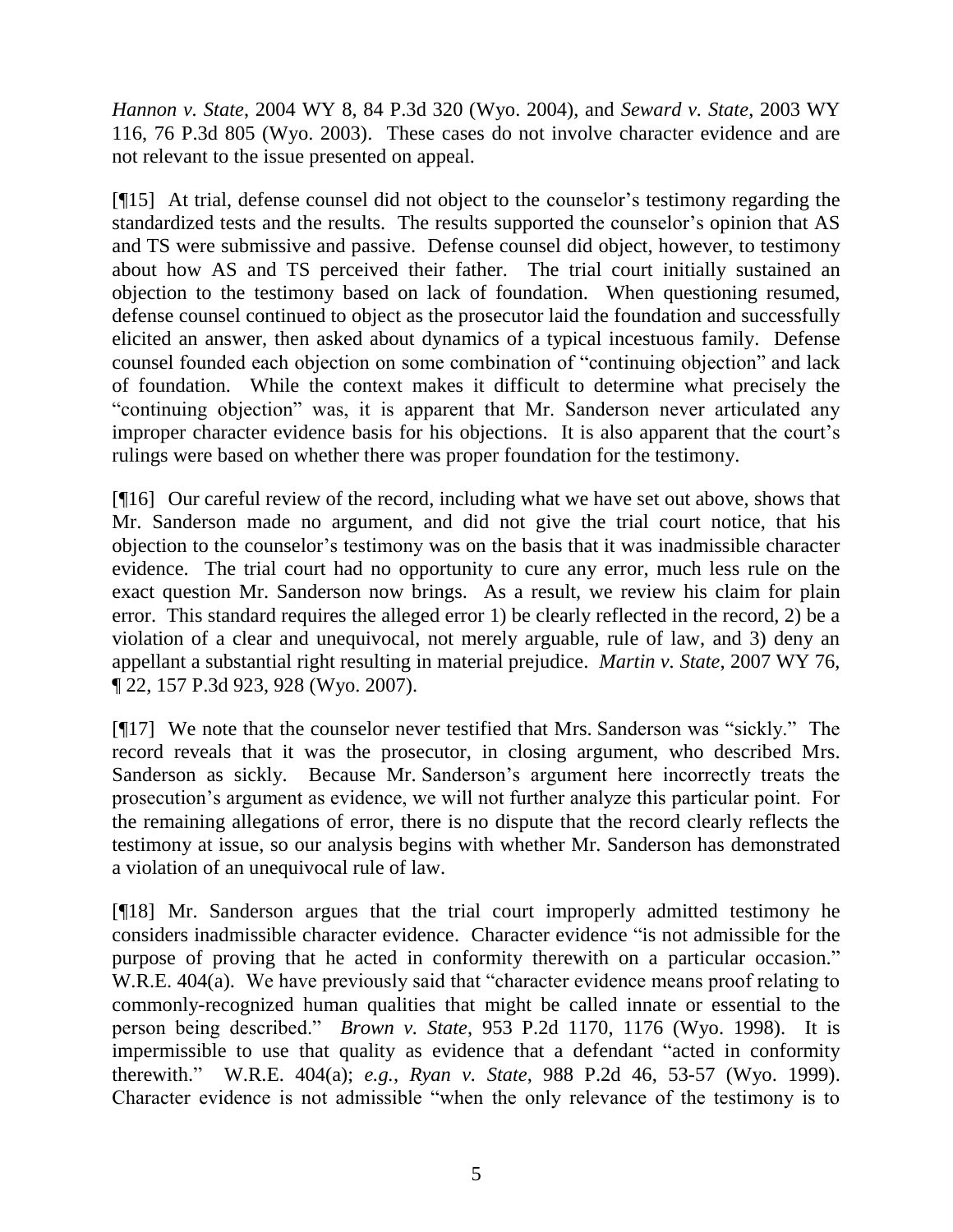show a defendant's bad character." *Brown*, 953 P.2d at 1177. We have previously recognized, however, that expert testimony, in certain circumstances, is admissible to explain victim behavior. *E.g.*, *Ryan*, 988 P.2d at 54. As such, we have held that it does not implicate the proscription against character evidence. *Frenzel v. State*, 849 P.2d 741, 748 (Wyo. 1993); *Ryan*, 988 P.2d at 55 ("Expert testimony [that] relates to the victim is entirely proper.").

[¶19] Applying the basic principles in the area of child sexual abuse, we have previously held that "[Child Sexual Abuse Accommodation Syndrome] evidence is relevant and admissible to dispel myths the public might hold concerning a child sexual abuse victim"s post-abuse behavior if that behavior is an issue in the case." *Frenzel*, 849 P.2d at 749. "For example, if the facts of a particular case show that the victim . . . recanted the allegations, . . . then testimony about that particular characteristic of CSAAS would be admissible to dispel any myths the jury may hold concerning that behavior." *Id.*

[¶20] Our cases are not limited to those in which experts have attached the label of a "syndrome" to the victim"s behavior. In *Triplett v. State*, 802 P.2d 162 (Wyo. 1990), we affirmed the denial of the defendant"s motion to withdraw his guilty plea. The victim in the case had recanted her previous accusation, so the defendant moved to withdraw his guilty plea. *Id.* at 163. The prosecutor presented the testimony of a professional counselor who had worked with victims of child sexual abuse in the motion hearing. The expert explained, among other things, "the dynamics of recantation of accusations of sexual abuse by victims." *Id.* at 165. We held the testimony was proper. *See also Rivera v. State*, 840 P.2d 933, 938-939 (Wyo. 1992) (several witnesses, including a clinical psychologist, discussed typical sexual assault victim behavior).

[¶21] Here, the record demonstrates that the victims' recantation of prior statements was a prominent issue at trial. TS was the first witness in the State"s case in chief. When the prosecutor asked about her response to investigators when asked whether Mr. Sanderson was acting inappropriately with her, TS's reply was, "I said yes, but I was lying." When asked whether she reported that her father had made her smell starting fluid, TS replied, "Yes, but I was—I was extending the truth." When asked about her statements to investigators concerning the starting fluid, she said that she was "pretty sure [she] was just trying to make it sound worse than it really was." TS even admitted that her testimony was suspect: "I know it looks really bad because my stories have changed."

[¶22] The recantation issue arose again during cross examination. TS, when asked if she was changing her story because she wanted to please her father, replied, "No, because I actually learned the truth about everything." Later, she said that "[at the time of the initial investigation] I wasn't quite sure what all happened, and right now I've heard all of the stories, and I"m sure that my answers now are true." At the end of her redirect examination, TS admitted that she had heard her father"s side of the story from her mother.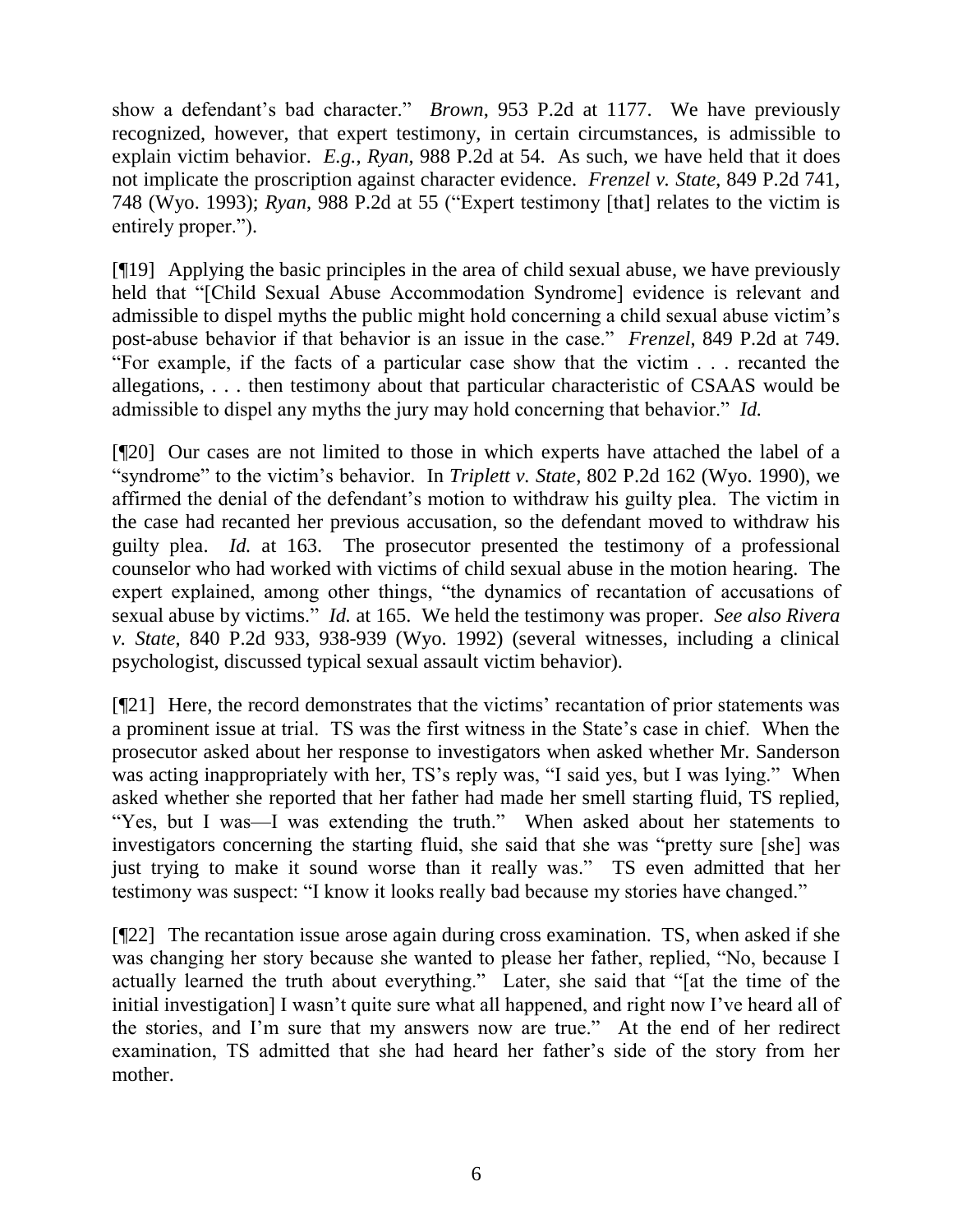[¶23] AS testified next, and also discussed her prior statements. She claimed that she had lied in her initial report to investigators. When asked why, she said, "I was scared of—I don"t know. I was angry at myself, and I guess I didn"t want to make myself look bad, so I made it look worse than it really was." When asked why she lied then changed her mind, she said, "Because I had my mind set on what I said and then afterward, after I thought about what I was getting myself into, it wasn"t worth lying over. I could just tell the truth." She also testified she had decided to tell the truth only days after she initially lied to investigators. In spite of this decision, she admitted repeating her purportedly false story to the counselor several weeks after the initial report. Throughout her testimony, she variously claimed that she "over exaggerated," because "I didn"t want to look bad," and "to make myself look better."

[¶24] Mrs. Sanderson testified several times that she had lied in her prior statements to investigators and the counselor, and that the reason was "[t]o save my pride, I guess." Furthermore, Mrs. Sanderson admitted talking to Mr. Sanderson after the initial reports and, when learning his side of the starting fluid story, discussing it with the children, who then "remembered" events in a way that matched that story. Her testimony prompted the trial court to remark, out of the jury"s presence, that "[t]his witness has got the worst credibility problem of anybody I have ever seen."

[¶25] The counselor's testimony describing AS and TS as "compliant" does not violate W.R.E. 404(a). The testimony related directly to the victims, not Mr. Sanderson. Similarly, the counselor's testimony regarding the victims' perception of Mr. Sanderson does not implicate his character. The prosecutor asked the counselor several prefatory questions that clarified in no uncertain terms that she had not seen or spoken with Mr. Sanderson, nor did she have any particular opinion of him. The victims' perception of their father was important in explaining their behavior, not his. Under the circumstances, the testimony about AS and TS does not violate W.R.E. 404(a).

[¶26] The statement regarding typical incestuous families is a more difficult question. The challenged testimony was as follows:

> Q. [By the Prosecution] And is there in—from your training and experience and research, is there—are there I guess, what I will call inarticulately, stereotypical dynamics for families where there is molestation of the children?

. . .

A. Oft times there is a dominant abuser who may use intimidation, threats, perhaps even violence to command family obedience. It's possible that he physically abuses children. Perhaps batters his wife. His family may keep such abusive behavior secretive. They may fear the consequences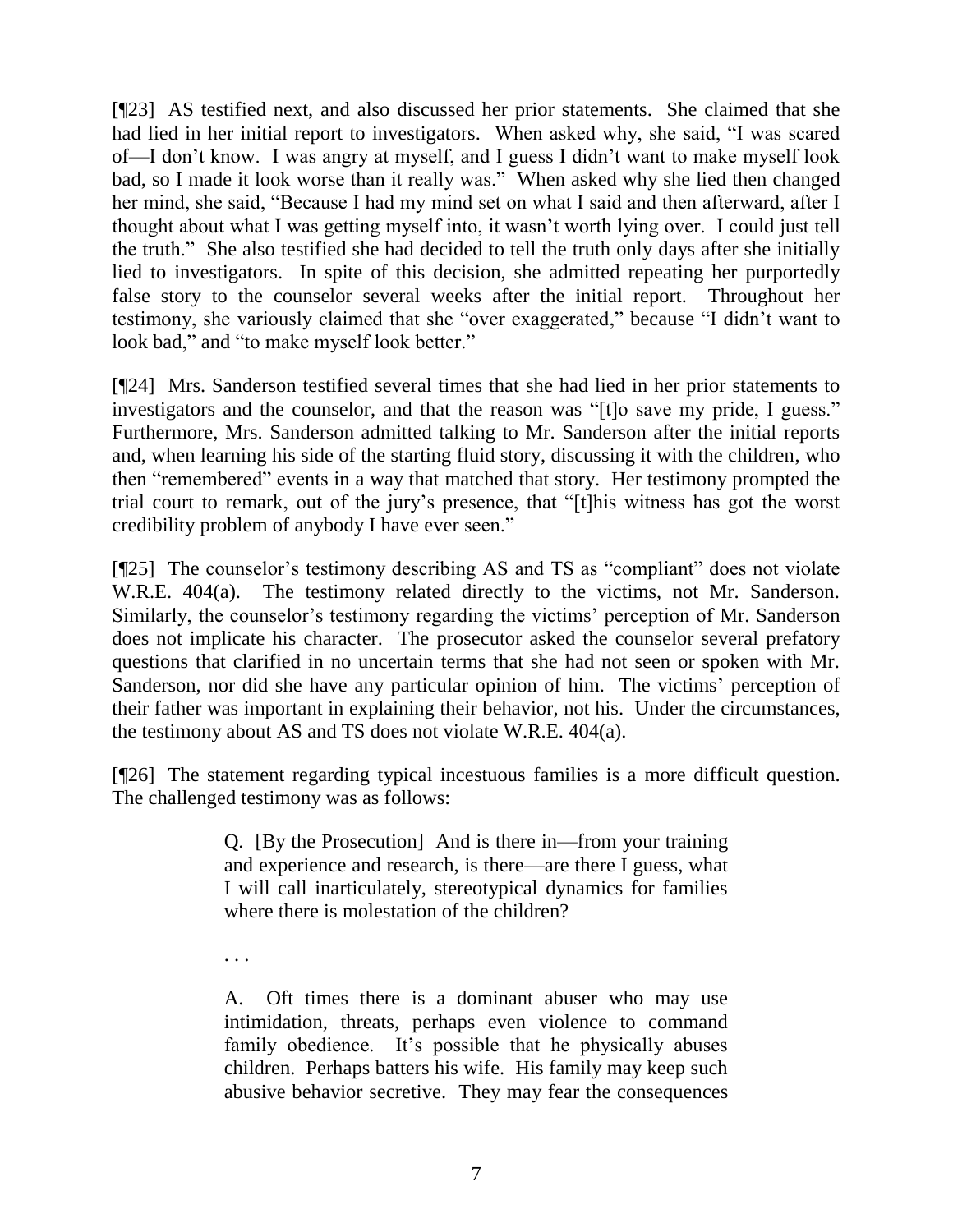of exposing him, and they fear what the ramifications of outside intervention might be, even more than they fear the continuation of the behavior itself. He himself may be very charming, outgoing, well received by peers, and so there might be a sharp contrast to his public façade that is quite engaging where at home he has a reign of terror.

Also it's common that there are instances where the mother in such a family might have been a victim of sexual abuse herself. Oftentimes the children will recant that any abuse took place, and sometimes we will see it in cases where there is an illness within the spouse or the partner leading to less emotional availability of her to deal with the children.

[¶27] After this answer, the prosecutor asked more detailed questions about recantation in particular:

> Q. Let me ask you about—you said the word recant. What does that word mean to you?

> A. To make allegations initially, and then retract them and say that the abuse did not occur.

. . .

Q. Have you done any research into frequency of recantation in children who initially allege that they have been sexual[ly] abused?

A. Yes.

Q. Can you tell what that research is?

A. Yes, in a book by John Meyers (phonetic), he cites a study conducted by Sorenson and Snow. They studied 116 cases of confirmed abuse; 22 percent recanted or later retracted those allegations, and of those 22 percent who recanted, 92 percent reaffirmed the allegation over time.

Q. Okay, what does that mean, reaffirm the allegation over time?

A. That means that after further study, those 22 percent who said no, no, no, it did not happen, came back and said, you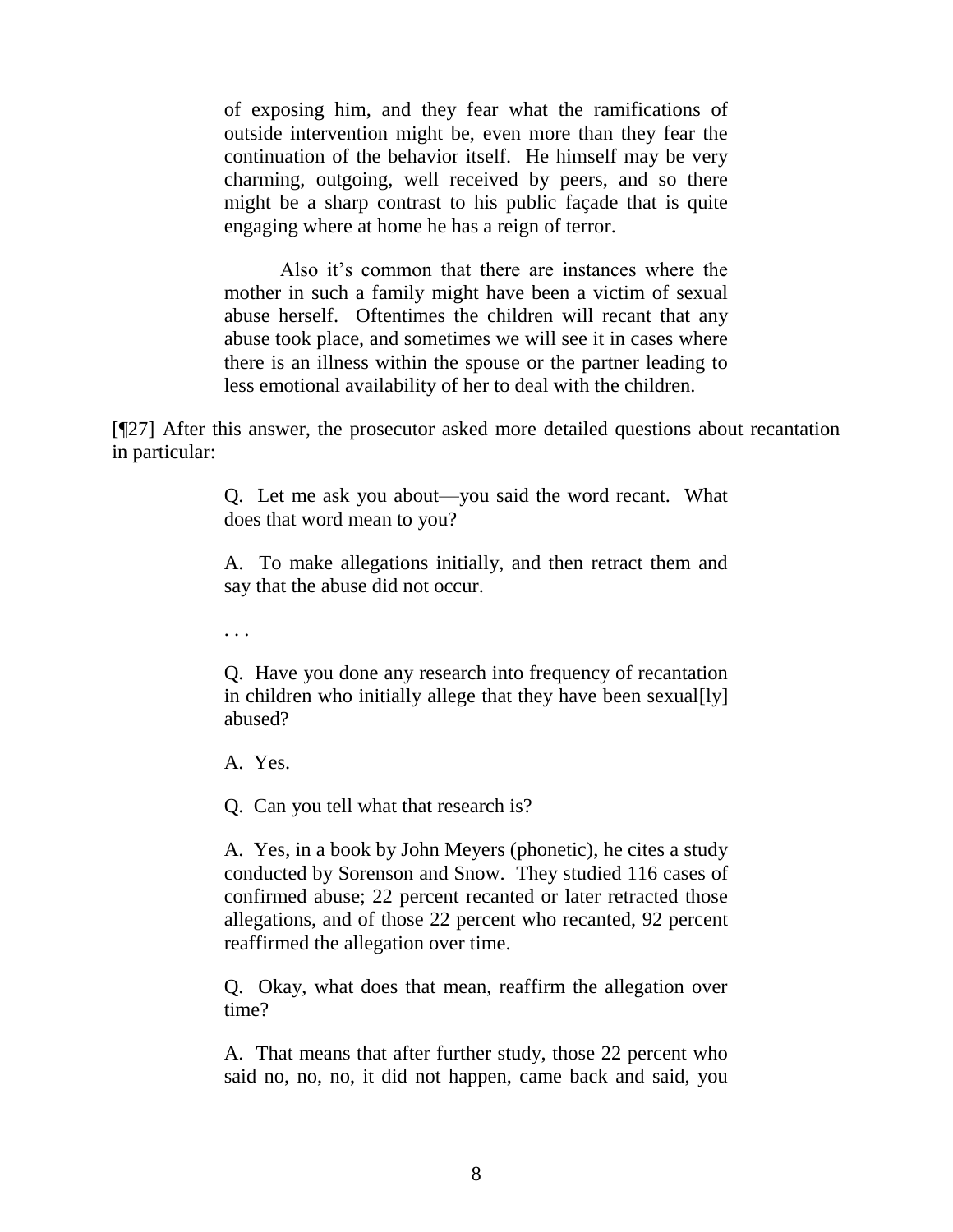know, what, I was telling the truth to begin with; it really did happen.

. . .

Q. In your experience with Blanchard and Associates, have you worked with children who recanted?

A. Yes.

Q. And have any of those children later reaffirmed the allegation?

A. Yes.

[¶28] One inference to be drawn from the challenged testimony is that it was about Mr. Sanderson and was used for impermissible purposes, violating our rule in *Ryan*. On the other hand, the context also indicates that the testimony, as in *Frenzel* and *Triplett*, simply explained why the victims and their mother changed their stories and ultimately recanted. If so, the information was potentially useful to help the jury decide what to make of the various excuses for the changing stories, and to give background to help the jurors decide whether the courtroom version was the truth. This is distinguishable from the situation in *Ryan*, where we held that there was no other purpose for the testimony at issue. 988 P.2d at 55; *see also Skinner v. State*, 2001 WY 102, ¶ 30, 33 P.3d 758, 768 (Wyo. 2001) (no other purpose for testimony describing typical domestic violence abuser).

[¶29] In light of the recantations at issue in Mr. Sanderson"s trial, the testimony that put those recantations squarely before the jury, and the expert"s value to the jury in explaining the victims' behavior, Mr. Sanderson has not convinced us that the testimony was impermissible character evidence presented solely to establish that he was "the kind of dad who would molest his daughter." As there was a permissible purpose for the evidence, we cannot say that its admission was a violation of a clear and unequivocal rule of law.

# **As-Applied Constitutional Challenge**

[¶30] Mr. Sanderson asserts that the indecent liberties statute is unconstitutionally vague as applied to his conduct. The statute in question prohibits any person from "knowingly taking immodest, immoral or indecent liberties with any child." Wyo. Stat. Ann. § 14-3- 105(a). To survive constitutional challenge, a penal statute like this must define the offense so that ordinary people can understand what conduct is prohibited. *Griego v. State*, 761 P.2d 973, 975 (Wyo. 1988). "It is well settled that the indecent liberties statute is not facially unconstitutional." *Rabuck v. State*, 2006 WY 25, ¶ 15, 129 P.3d 861, 864 (Wyo. 2006). In considering Mr. Sanderson"s challenge that the statute is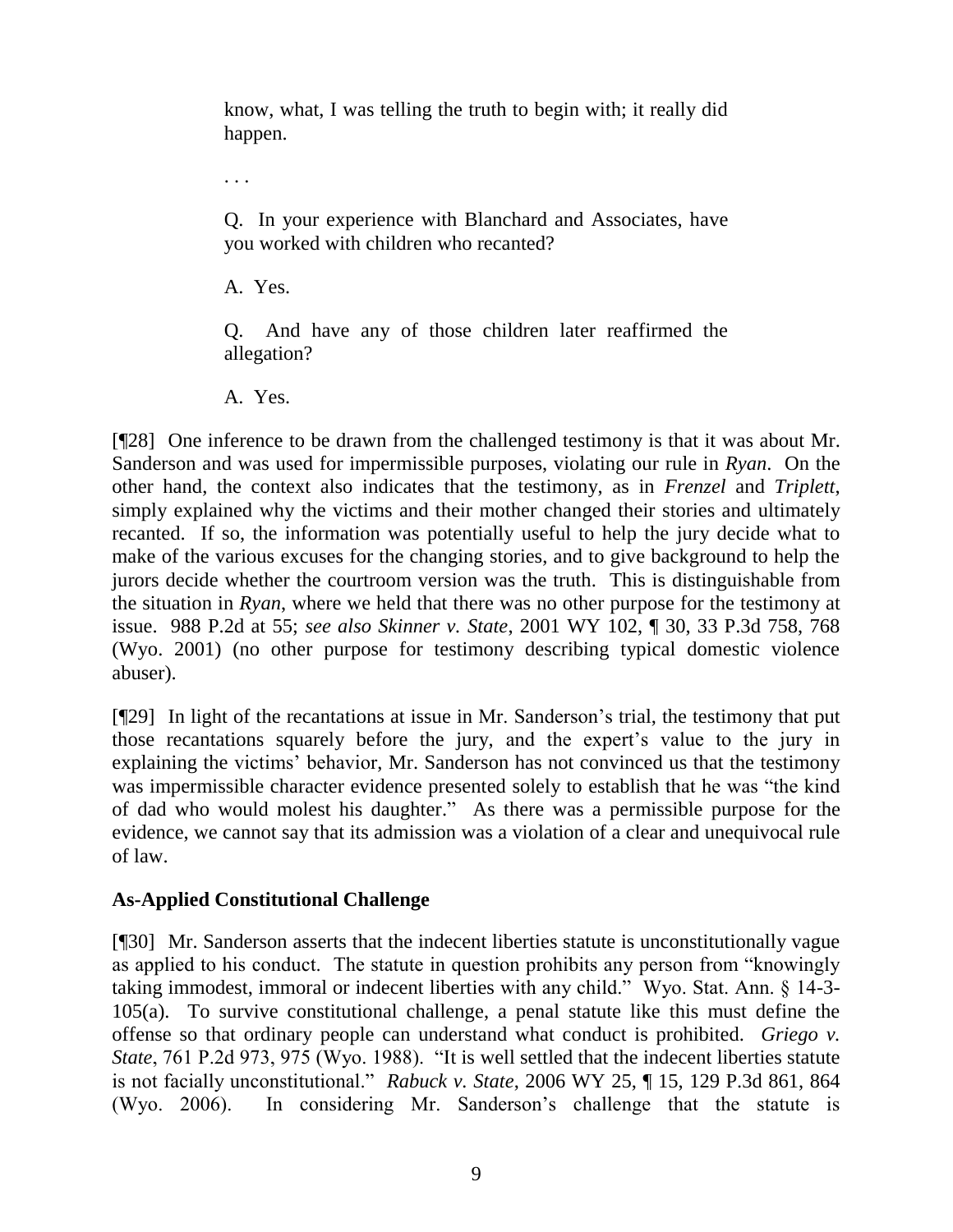unconstitutional as applied, we focus on his specific conduct, and answer the basic question of "whether the statute provides sufficient notice to a person of ordinary intelligence" that this specific conduct was illegal. *Id.*, ¶ 16, 129 P.3d at 865 (quoting *Lovato v. State*, 901 P.2d 408, 412 (Wyo. 1995)).

[¶31] We begin with a strong presumption that the statute is constitutional. *Giles v. State*, 2004 WY 101, ¶ 10, 96 P.3d 1027, 1030 (Wyo. 2004). As a purely legal question, this constitutional issue is considered *de novo*. *Rabuck*, ¶ 13, 129 P.3d at 864. However, we defer to the jury"s guilty verdict, and give the State every factual inference in its favor that may be fairly drawn from the record. *Id*. Again, in considering whether a statute is vague as applied, we evaluate the statute "solely in light of the complainant's specific conduct." *Giles*, 96 P.3d at 1031 n.2.

[¶32] The specific conduct at issue here was Mr. Sanderson"s massaging of AS"s anal area with KY jelly. He did this, he claims, to help relieve AS"s constipation. He asserts that this conduct was health-related, and not for sexual purposes. Accordingly, he argues that the statutory prohibition against "immodest, immoral or indecent liberties" did not provide sufficient notice that his conduct was criminal.

[¶33] The fundamental flaw in Mr. Sanderson's argument is that he asserts only those facts favorable to his defense, and only the evidence suggesting a health-related purpose for his conduct. The applicable standard of review, as set forth above, requires us to consider the facts and inferences most favorable to the prosecution. In finding Mr. Sanderson guilty, the jury apparently rejected Mr. Sanderson's explanation. There is ample evidence in the record to support that decision.

[¶34] Additionally, the record includes evidence that Mr. Sanderson did, in fact, understand that his conduct was prohibited. We have recognized that a defendant's consciousness of guilt indicates knowledge that the conduct was prohibited. *See*, *e.g.*, *Sorenson v. State*, Wyo., 604 P.2d 1031, 1035 (1979) (defendant asked the twelve-yearold girl, "you won"t tell anybody, will you?"); *Rabuck*, ¶ 20, 129 P.3d at 866 (defendant disposed of video receiver when he learned that the camera had been discovered). In this case, when Mr. Sanderson gave the K-Y Jelly to AS, he took her downstairs, away from the rest of the family. He did not tell Mrs. Sanderson of the gift, nor of his conduct with AS. It was fair for the jury to infer from the evidence that Mr. Sanderson deliberately tried to keep his conduct secret. His "efforts to conceal his conduct indicate his understanding that his conduct was unlawful." *Id.*

[¶35] Mr. Sanderson argues that our prior decisions applying this statute failed to provide sufficient notice that his conduct was prohibited. Mr. Sanderson is correct that none of our prior cases have involved conduct identical to his. However,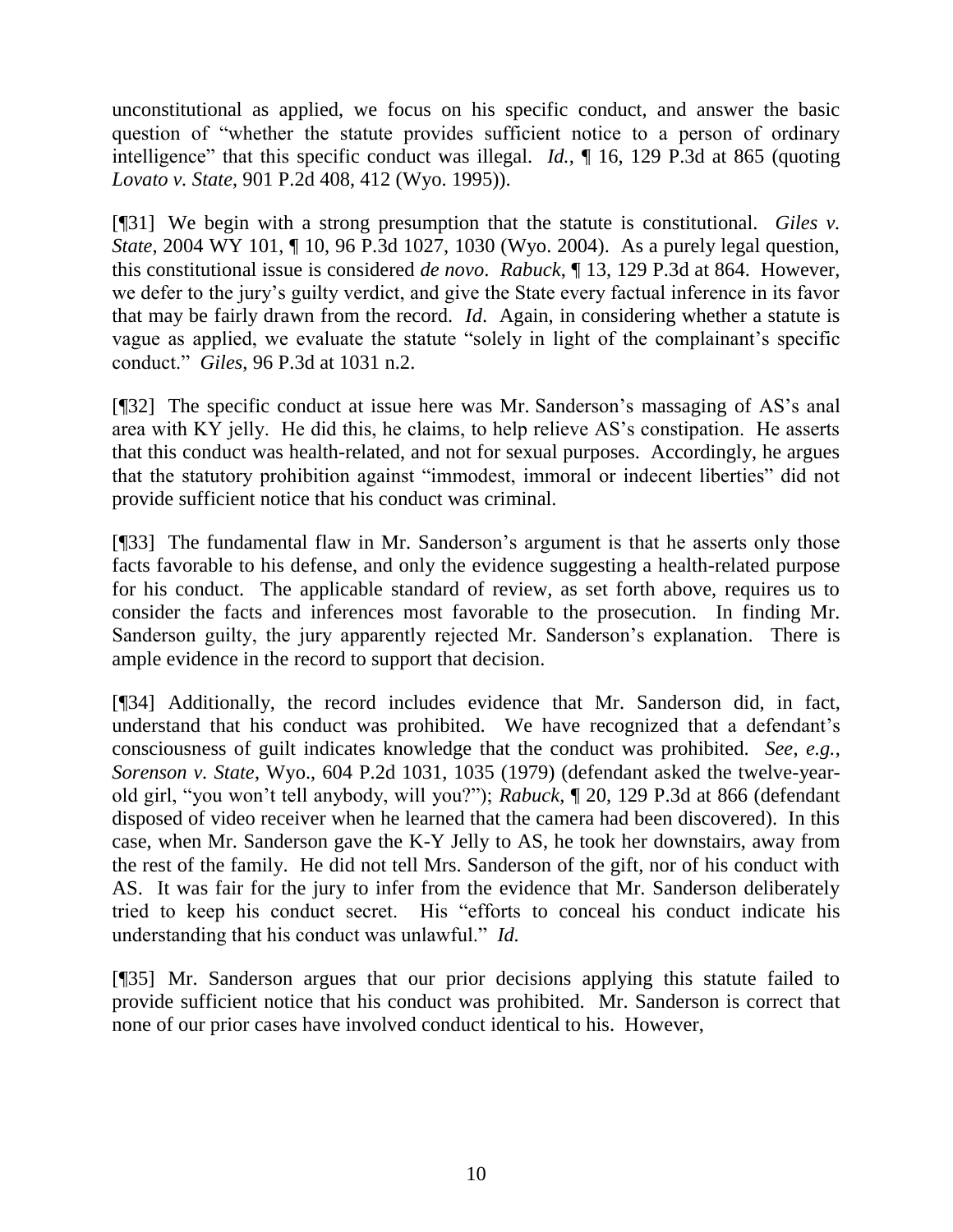the lack of prior cases discussing similar conduct is not determinative. . . . [T]he indecent liberties statute should not be subject to challenge by virtue of the fact that it is broad enough to capture even innovative forms of sexual imposition on minors. The indecent liberties statute has been a part of Wyoming law for nearly five decades and we have uniformly given it broad application. *Schmidt* [*v. State*, 2001 WY 73, ¶ 27, 29 P.3d 76, 84-85 (Wyo. 2001)].

*Rabuck*, ¶ 19, 129 P.3d at 866 (quotation marks omitted). We have previously defined the term "indecent liberties" as actions "the common sense of society would regard as indecent and improper." *Pierson v. State*, 956 P.2d 1119, 1123 (Wyo. 1998). Viewing the evidence in the light most favorable to the State, it is impossible not to conclude that the common sense of society would regard Mr. Sanderson's conduct as "immodest, immoral or indecent," and therefore prohibited under the statute. Mr. Sanderson's arguments do not overcome the strong presumption of constitutionality, and we conclude that Wyo. Stat. Ann. § 14-3-105(a) is not unconstitutional as applied to Mr. Sanderson.

# **Prosecutorial Misconduct in Closing and Rebuttal Arguments**

[¶36] Mr. Sanderson argues that the prosecutor's statement that the victims' stories "held up with law enforcement under detailed analysis" was reversible error because the statement is improper vouching for witnesses' credibility. He also argues that the prosecutor's statement, "[i]f you're acting appropriately with your child, then you don't have to defend yourself," improperly shifted the burden of proof to the defendant. The State argues that the statements were not improper in context. After carefully reviewing the record, we agree with the State.

[¶37] When reviewing allegations of prosecutorial misconduct, we first evaluate the prosecutor's actions within the context of the entire record and the argument as a whole. *E.g.*, *Talley*,  $\phi$ , 9, 153 P.3d at 260. In Mr. Sanderson's case, he did not object to the two comments he now alleges were misconduct. He must therefore demonstrate plain error. In general, we are reluctant to find plain error in closing arguments lest "the trial court become[] charged with an adversary responsibility to control argument even when objection is not taken by the opposing attorney." *Farmer v. State*, 2005 WY 162, ¶ 26, 124 P.3d 699, 709 (Wyo. 2005) (quoting *Harper v. State*, 970 P.2d 400, 403 (Wyo. 1998)).

[¶38] Several of our prior cases are instructive for our analysis of the first statement, that the victims" initial stories "held up with law enforcement under detailed analysis." In *Metzger v. State*, 4 P.3d 901, 911-12 (Wyo. 2000), the prosecutor argued that the parents of a child victim believed their daughter"s story. The defense"s theory was that the mother had forced her daughter to make up allegations of sexual abuse. *Id.* We held that "the argument, in context, [was] a fair response to the defense"s theory of the case," and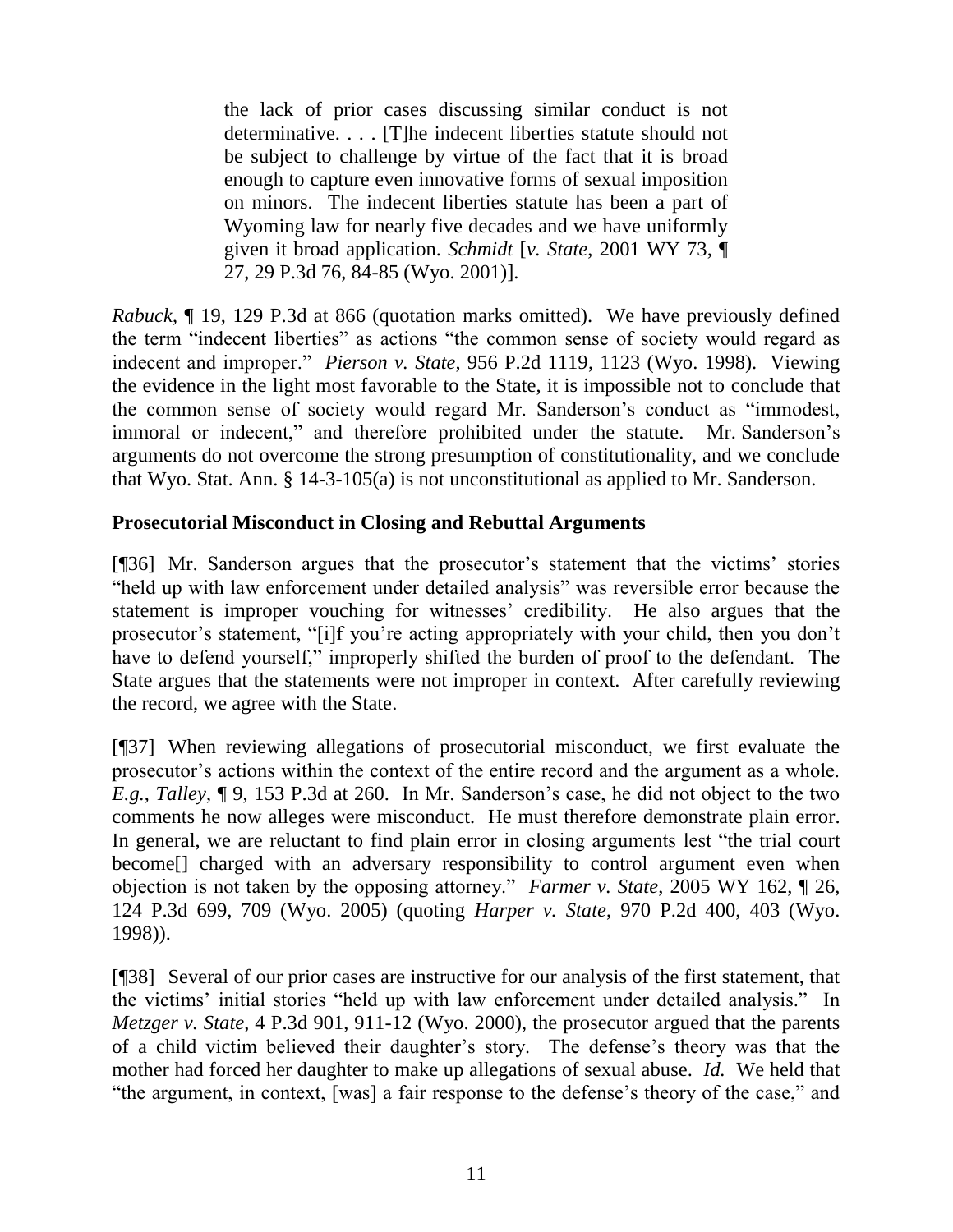did not inappropriately vouch for the veracity of the daughter. *Id.* at 912. In *Moe v. State*, 2005 WY 58, ¶ 18, 110 P.3d 1206, 1213 (Wyo. 2005), the prosecutor made statements that superficially seemed improper: "Clearly, I think there is tons of evidence that an indecent liberty occurred here. Everybody agrees that it's an indecent liberty." We held that this and other statements were not misconduct because "[t]he prosecutor did not directly state that it was his opinion that the witnesses were credible nor did he give that impression or suggest that the jurors still did not have that determination to make. No personal guarantees were made about the prosecutor"s personal beliefs concerning the facts." *Id.*, ¶ 22, 110 P.3d at 1215.

[¶39] Mr. Sanderson"s argument is based on several other cases in which we have held admission of vouching testimony to be reversible error. In *Wilde v. State*, 2003 WY 93,  $\P$ [ 16-19, 74 P.3d 699, 708-09 (Wyo. 2003), for example, we held that there was reversible error where several people testified in depth that they believed the child victim"s story. This testimony was extensive, comprising three witnesses—two of them experts—who were squarely asked if they believed the child. *Id.*

[¶40] In Mr. Sanderson's case, after examining the prosecutor's statement in context, we conclude that his comment about the victims' stories withstanding law enforcement scrutiny was not misconduct. Mr. Sanderson's defense relied heavily on the proposition that his wife and daughters had previously exaggerated or lied to the authorities, but finally told the truth at trial. The State's case, on the other hand, depended on the proposition that the trial testimony was both coerced and, being later in time, more likely to be a lie. The full context of the prosecution argument is as follows:

> . . . I submit to you that unlike another criminal case where you get—where you get a person on the stand and it appears that there are issues about their testimony—to put it politely—unlike those cases, we are dealing with kids. And you have got to think in your heart, in your mind, why these poor girls would have to get up there and tell these lies. Why do they have to do that? Because it's no big deal to their mom. And their dad is not going to protect them, and their mother told them, look, I"m going to die if we don"t have dad"s insurance. I"m going to die if I can"t get money from dad to get medical insurance, and [TS] told that—excuse me. [TS] told that in a tearful fashion to [the counselor]. She really believed that, and she believed it when she got up here to testify on Tuesday. And somehow the defense has to deal with that. Somehow they have to deal with why these girls would have told these stories to law enforcement. Why these stories would have held up with law enforcement under detailed analysis. Why they would have told the same thing to a counselor they went to. Why would they have done that?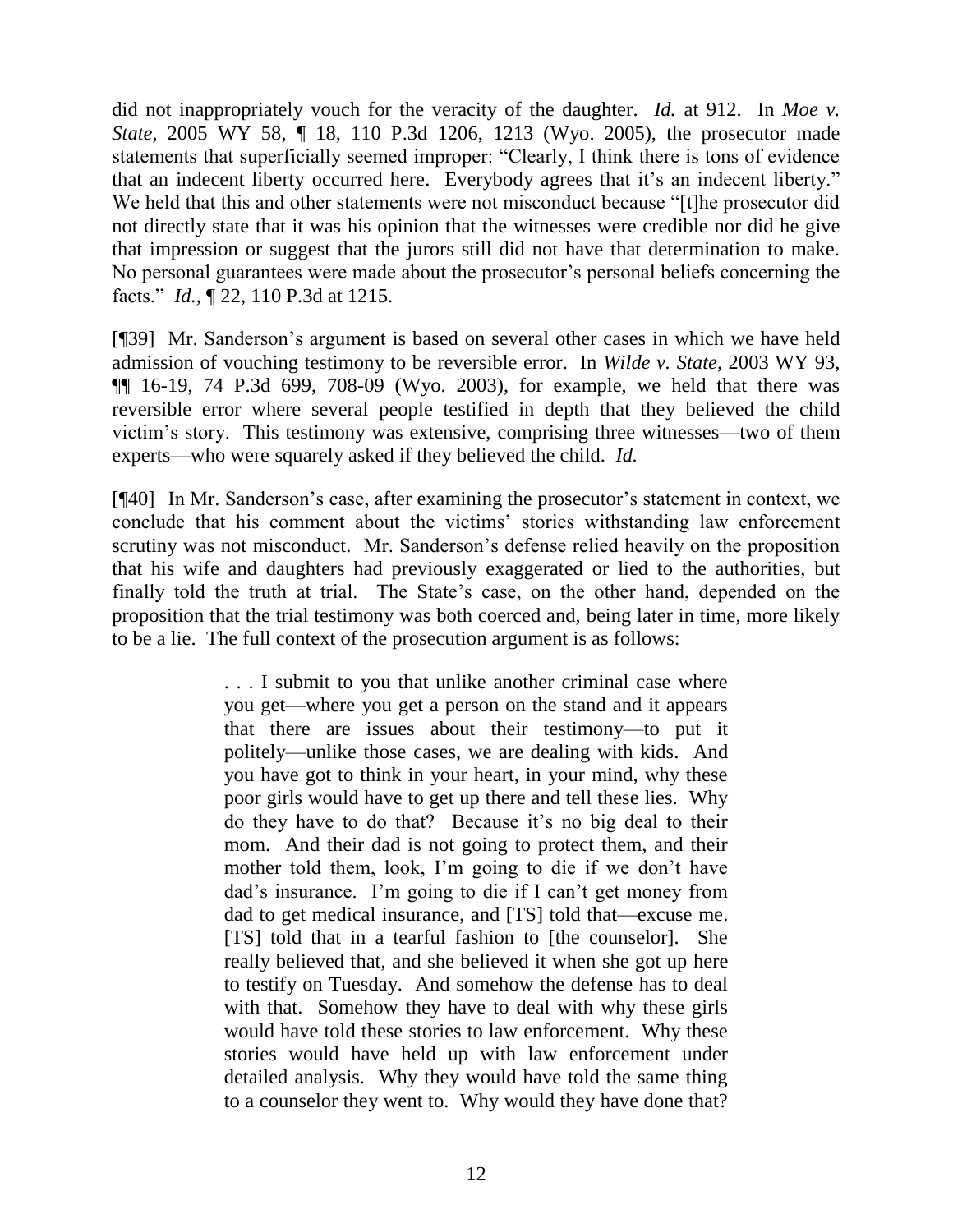## They have to say it's because somebody had an agenda.

The prosecutor's statement was simply part of his argument that the children's initial statements were more credible than those at trial. He was pointing out that the stories remained consistent through several retellings to law enforcement and, weeks later, to the counselor. The prosecutor never said that he believed the girls' earlier stories and not their later testimony. "No personal guarantees were made about the prosecutor's personal beliefs concerning the facts." *Moe*, ¶ 22, 110 P.3d at 1215. Viewed in this context—particularly given the defense theory of the case—the prosecutor's argument did not constitute misconduct.

 $[$ [41] Next we turn to the prosecutor's statement that "[i]f you're acting appropriately with your child, then you don"t have to defend yourself." In *Condra v. State*, 2004 WY 131, ¶¶ 9, 16-18, 100 P.3d 386, 389, 390-91 (Wyo. 2004), on which Mr. Sanderson relies heavily, we reversed Mr. Condra's conviction in part because the prosecutor stated in closing arguments that "[i]f what Mr. Condra did wasn"t wrong, then we wouldn"t be here today." (Emphasis omitted.) We found this statement to be improper because it impermissibly shifted the burden of proof to the defendant. *Id.*, ¶ 17, 100 P.3d at 390- 391. The State argues that its statement here is distinguishable from that in *Condra* because the context shows the prosecutor was referring to defending oneself from one's spouse, and not against the pending criminal charges. The prosecutor's argument was as follows:

> And I just ask you to consider the evidence that you have heard. Consider what the motives of the defendant are. If these motives are pure and you are conducting legitimate health-related things with your children, you don"t do them in privacy. You don"t do them late at night. You don"t do them behind your spouse's back. If you're acting appropriately with your child, then you don't have to defend yourself.

[¶42] Mr. Sanderson"s interpretation—that the prosecutor meant "you don"t have to defend yourself [against criminal charges]"—is plausible based on the transcript. So is the State"s interpretation that the statement should read as, "If you"re acting appropriately with your child, then you don't have to defend yourself [against your wife]." By using the phrase "here today," the prosecutor in *Condra* left no room for interpretation that his remarks applied to anything other than the ongoing criminal proceedings. *Id.*, ¶ 9, 100 P.3d at 389. Here, however, we are presented with two plausible interpretations, one of which supports a finding of no prosecutorial misconduct. Accordingly, we are unable to find plain error.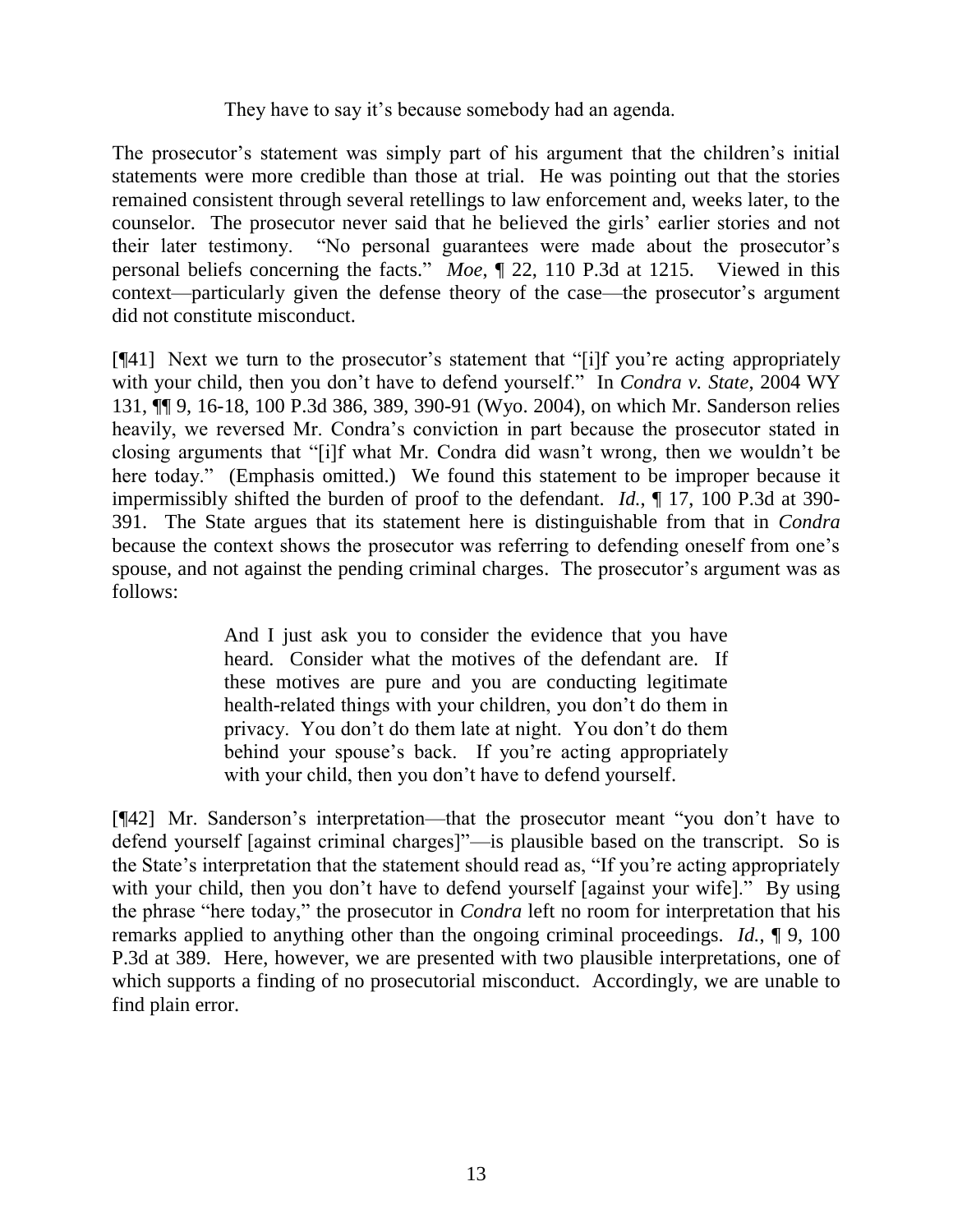# **Sufficiency of "Physical Injury" Evidence**

[¶43] Finally, Mr. Sanderson asserts that there was insufficient evidence of "physical injury" to support the two child abuse convictions. He claims that any injury was too minor or transitory to qualify as "physical injury" as defined by the statute. As with any challenge to the sufficiency of the evidence, "we view the evidence, and any applicable inferences based on the evidence, in a light most favorable to the State." *Rawle v. State*, 2007 WY 59, ¶ 21, 155 P.3d 1024, 1030 (Wyo. 2007). Rather than substitute our judgment for that of the jury, we instead "determine whether a quorum of reasonable and rational individuals would, or even could, have found the essential elements of [the crime] were proven beyond a reasonable doubt." *Id.*

[¶44] The statute defines "physical injury" as "any harm to a child including but not limited to disfigurement, impairment of any bodily organ, skin bruising if greater in magnitude than minor bruising associated with reasonable corporal punishment, bleeding, burns, fracture of any bone, subdural hematoma or substantial malnutrition." Wyo. Stat. Ann. § 14-3-202(a)(ii)(B). We have seldom been required to consider the scope of the physical injury definition under the child abuse statute. Indeed, when previously confronted with whether abuse has occurred under the statute, the magnitude of the injury has never been a serious question. *E.g.*, *Beaugureau v. State*, 2002 WY 160, ¶ 8, 56 P.3d 626, 630 (Wyo. 2002) (bloodied and broken nose and being forced to put hand in acetylene torch sufficient for child abuse conviction); *RM v. Department of Family Servs.*, 953 P.2d 477, 479, 481 (Wyo. 1998) (head bruises from slamming head on floor while doing pushups as discipline, rough and red looking hands from doing dishes for long periods, and gash from being hit with spatula were substantial evidence to support Department's abuse substantiation).

[¶45] Because the statute"s structure is that of a list and a catch-all description ("any harm"), we apply the principle of *ejusdem generis*, or of the "same general kind or class." *RME Petroleum Co. v. Wyoming Dept. of Revenue*, 2007 WY 16, ¶ 46, 150 P.3d 673, 690 (Wyo. 2007); *Black's Law Dictionary* 556 ( $8<sup>th</sup>$  ed. 2004). This rule requires that "general words, [associated with] an enumeration of words with specific meanings, should be construed to apply to the same general kind or class as those specifically listed." *RME*, ¶ 46, 150 P.3d at 689-90 (quoting *Powder River Coal Co. v. Wyoming State Bd. of Equalization*, 2002 WY 5, ¶ 19, 38 P.3d 423, 429-30 (Wyo. 2002)); *Liberty v. State, Dept. of Transp.*, 148 P.3d 909, 913 (Or. 2006). The State's broad reading of the phrase "any harm" to encompass any harm, no matter how small, fails under this rule. Still, the question remains whether the State introduced sufficient evidence of harm as contemplated by the statute.

[¶46] Taken in the light most favorable to the State, the evidence established that Mr. Sanderson first approached AS with a starting-fluid-saturated cloth and put it up to her face. He told her to breathe very hard. He also prevented her from looking away when she tried to breathe fresh air. This resulted in AS feeling sick. She reported